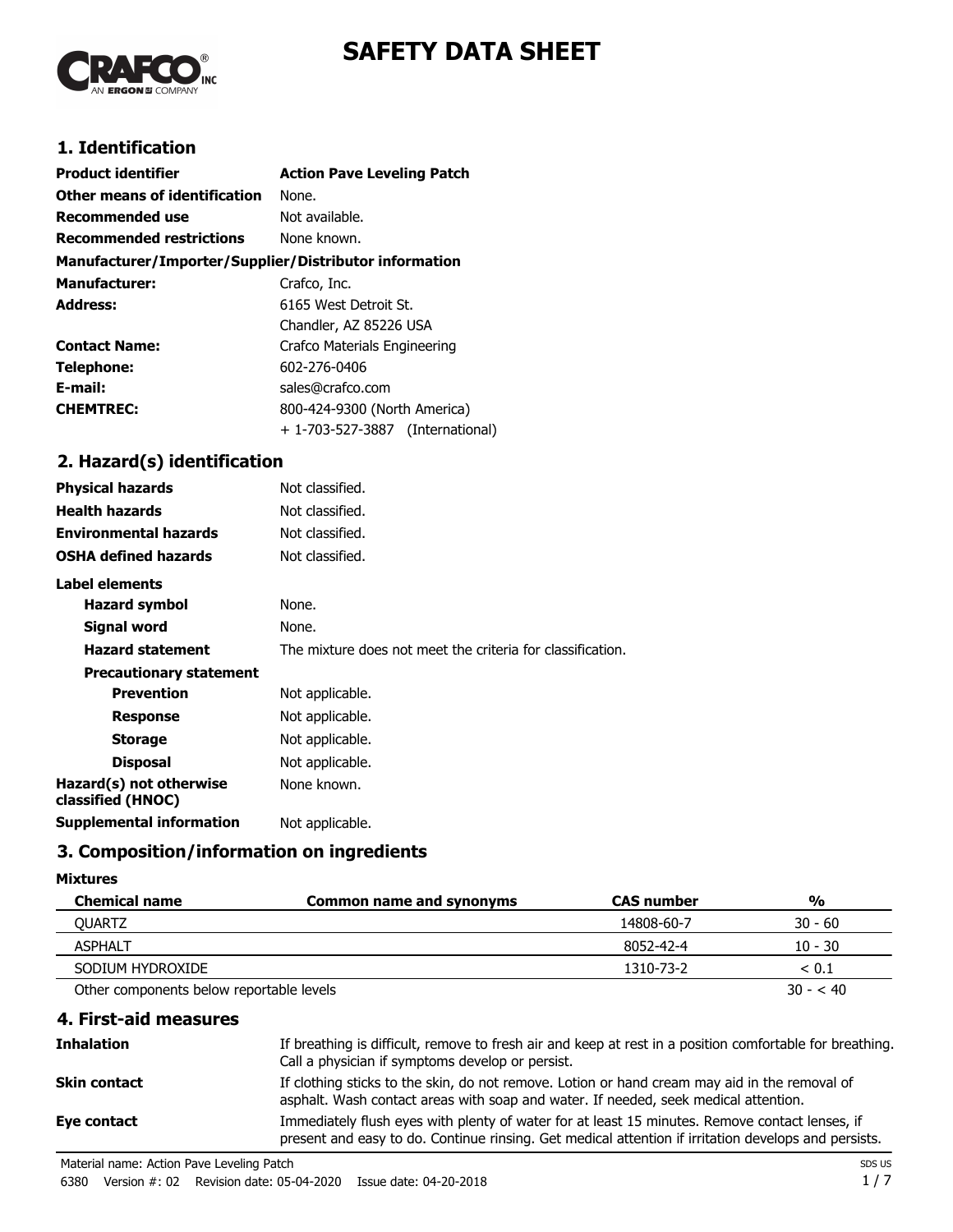| <b>Ingestion</b>                                                                    | Rinse mouth. DO NOT induce vomiting. Get medical attention immediately. If ingestion of a large<br>amount does occur, call a poison control center immediately.                                                                                                                                                                     |
|-------------------------------------------------------------------------------------|-------------------------------------------------------------------------------------------------------------------------------------------------------------------------------------------------------------------------------------------------------------------------------------------------------------------------------------|
| <b>Most important</b><br>symptoms/effects, acute and<br>delayed                     | Direct contact with eyes may cause temporary irritation.                                                                                                                                                                                                                                                                            |
| <b>Indication of immediate</b><br>medical attention and special<br>treatment needed | Treat symptomatically.                                                                                                                                                                                                                                                                                                              |
| <b>General information</b>                                                          | Ensure that medical personnel are aware of the material(s) involved, and take precautions to<br>protect themselves.                                                                                                                                                                                                                 |
| 5. Fire-fighting measures                                                           |                                                                                                                                                                                                                                                                                                                                     |
| Suitable extinguishing media                                                        | Foam. Dry chemical powder. Carbon dioxide (CO2).                                                                                                                                                                                                                                                                                    |
| <b>Unsuitable extinguishing</b><br>media                                            | Water. Do not use water jet as an extinguisher, as this will spread the fire.                                                                                                                                                                                                                                                       |
| <b>Specific hazards arising from</b><br>the chemical                                | During fire, gases hazardous to health may be formed.                                                                                                                                                                                                                                                                               |
| <b>Special protective equipment</b><br>and precautions for<br>firefighters          | Firefighters must use standard protective equipment including flame retardant coat, helmet with<br>face shield, gloves, rubber boots, and in enclosed spaces, SCBA. Structural firefighters protective<br>clothing will only provide limited protection.                                                                            |
| <b>Fire fighting</b><br>equipment/instructions                                      | ALWAYS stay away from tanks engulfed in flame. Fight fire from maximum distance or use<br>unmanned hose holders or monitor nozzles. Move containers from fire area if you can do so without<br>risk. In the event of fire, cool tanks with water spray.                                                                             |
| <b>Specific methods</b>                                                             | In the event of fire and/or explosion do not breathe fumes. In the event of fire, cool tanks with<br>water spray.                                                                                                                                                                                                                   |
| <b>General fire hazards</b>                                                         | No unusual fire or explosion hazards noted.                                                                                                                                                                                                                                                                                         |
| 6. Accidental release measures                                                      |                                                                                                                                                                                                                                                                                                                                     |
| <b>Personal precautions,</b><br>protective equipment and<br>emergency procedures    | Keep unnecessary personnel away. Keep people away from and upwind of spill/leak. Keep out of<br>low areas. Do not touch damaged containers or spilled material unless wearing appropriate<br>protective clothing. Ventilate closed spaces before entering them. For personal protection, see<br>section 8 of the SDS.               |
| <b>Methods and materials for</b><br>containment and cleaning up                     | This product is miscible in water.                                                                                                                                                                                                                                                                                                  |
|                                                                                     | Large Spills: Stop the flow of material, if this is without risk. Dike the spilled material, where this is<br>possible. Cover with plastic sheet to prevent spreading. Absorb in vermiculite, dry sand or earth and<br>place into containers. Prevent entry into waterways, sewer, basements or confined areas.                     |
|                                                                                     | Small Spills: Wipe up with absorbent material (e.g. cloth, fleece). Clean surface thoroughly to<br>remove residual contamination.                                                                                                                                                                                                   |
|                                                                                     | Never return spills to original containers for re-use. Absorb or cover with dry earth, sand or other<br>non-combustible material and transfer to containers. Ventilate area and avoid breathing vapors or<br>mist. For large spills, dike far ahead of liquid spill for later disposal. Do not release into sewers or<br>waterways. |
| <b>Environmental precautions</b>                                                    | Avoid discharge into drains, water courses or onto the ground.                                                                                                                                                                                                                                                                      |
| 7. Handling and storage                                                             |                                                                                                                                                                                                                                                                                                                                     |
| <b>Precautions for safe handling</b>                                                | Avoid prolonged exposure. Use only in well-ventilated areas. Good personal hygiene is necessary.<br>Wash hands and contaminated areas with water and soap before leaving the work site.                                                                                                                                             |
| <b>Conditions for safe storage,</b><br>including any<br>incompatibilities           | Store in original tightly closed container. Store in a well-ventilated place. Do not allow material to<br>freeze.                                                                                                                                                                                                                   |
| 8. Exposure controls/personal protection                                            |                                                                                                                                                                                                                                                                                                                                     |
| <b>Occupational exposure limits</b>                                                 |                                                                                                                                                                                                                                                                                                                                     |

| US. OSHA Table Z-1 Limits for Air Contaminants (29 CFR 1910.1000) |      |                         |                  |
|-------------------------------------------------------------------|------|-------------------------|------------------|
| <b>Components</b>                                                 | Tvpe | Value                   | Form             |
| QUARTZ (CAS 14808-60-7)                                           | PEL  | $0.05 \,\mathrm{ma/m3}$ | Respirable dust. |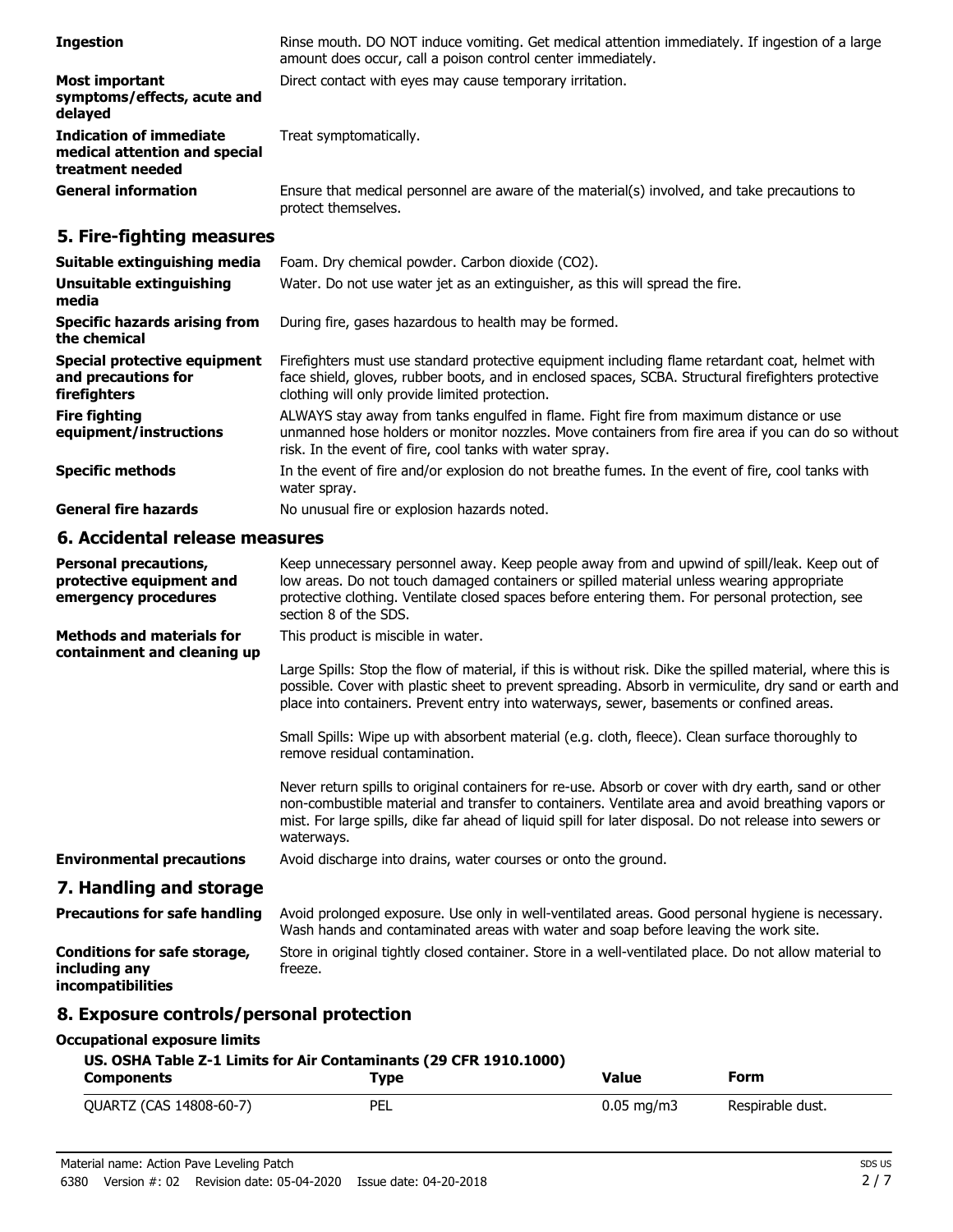| <b>Components</b>                                                       | US. OSHA Table Z-1 Limits for Air Contaminants (29 CFR 1910.1000)<br><b>Type</b>                                                                                                                                            | <b>Value</b>  | Form                 |
|-------------------------------------------------------------------------|-----------------------------------------------------------------------------------------------------------------------------------------------------------------------------------------------------------------------------|---------------|----------------------|
| SODIUM HYDROXIDE (CAS<br>1310-73-2)                                     | PEL                                                                                                                                                                                                                         | $2$ mg/m $3$  |                      |
| US. OSHA Table Z-3 (29 CFR 1910.1000)<br><b>Components</b>              | <b>Type</b>                                                                                                                                                                                                                 | <b>Value</b>  | Form                 |
| QUARTZ (CAS 14808-60-7)                                                 | <b>TWA</b>                                                                                                                                                                                                                  | $0.1$ mg/m3   | Respirable.          |
|                                                                         |                                                                                                                                                                                                                             | 2.4 mppcf     | Respirable.          |
| <b>US. ACGIH Threshold Limit Values</b>                                 |                                                                                                                                                                                                                             |               |                      |
| <b>Components</b>                                                       | <b>Type</b>                                                                                                                                                                                                                 | <b>Value</b>  | Form                 |
| ASPHALT (CAS 8052-42-4)                                                 | TWA                                                                                                                                                                                                                         | $0.5$ mg/m3   | Inhalable fume.      |
| QUARTZ (CAS 14808-60-7)                                                 | TWA                                                                                                                                                                                                                         | $0.025$ mg/m3 | Respirable fraction. |
| SODIUM HYDROXIDE (CAS<br>1310-73-2)                                     | Ceiling                                                                                                                                                                                                                     | $2$ mg/m $3$  |                      |
| <b>US. NIOSH: Pocket Guide to Chemical Hazards</b><br><b>Components</b> | <b>Type</b>                                                                                                                                                                                                                 | <b>Value</b>  | <b>Form</b>          |
| ASPHALT (CAS 8052-42-4)                                                 | Ceiling                                                                                                                                                                                                                     | 5 mg/m $3$    | Fume.                |
| QUARTZ (CAS 14808-60-7)                                                 | <b>TWA</b>                                                                                                                                                                                                                  | $0.05$ mg/m3  | Respirable dust.     |
| SODIUM HYDROXIDE (CAS<br>1310-73-2)                                     | Ceiling                                                                                                                                                                                                                     | $2$ mg/m $3$  |                      |
| <b>Biological limit values</b>                                          | No biological exposure limits noted for the ingredient(s).                                                                                                                                                                  |               |                      |
| <b>Appropriate engineering</b><br>controls                              | Provide adequate ventilation, including appropriate local extraction, to ensure that the defined<br>occupational exposure limit is not exceeded.                                                                            |               |                      |
| Eye/face protection                                                     | Individual protection measures, such as personal protective equipment<br>Wear safety glasses; chemical goggles (if splashing is possible).                                                                                  |               |                      |
| <b>Skin protection</b>                                                  |                                                                                                                                                                                                                             |               |                      |
| <b>Hand protection</b>                                                  | Chemical resistant gloves are recommended. If contact with forearms is likely wear gauntlet style<br>gloves.                                                                                                                |               |                      |
| <b>Other</b>                                                            | Wear appropriate clothing to prevent any possibility of liquid contact and repeated or prolonged<br>vapor contact. Plastic or rubber gloves, apron and boots.                                                               |               |                      |
| <b>Respiratory protection</b>                                           | When workers are facing concentrations above the exposure limit they must use appropriate<br>certified respirators.                                                                                                         |               |                      |
| <b>Thermal hazards</b>                                                  | Wear appropriate thermal protective clothing, when necessary.                                                                                                                                                               |               |                      |
| <b>General hygiene</b><br>considerations                                | Always observe good personal hygiene measures, such as washing after handling the material and<br>before eating, drinking, and/or smoking. Routinely wash work clothing and protective equipment to<br>remove contaminants. |               |                      |
| 9. Physical and chemical properties                                     |                                                                                                                                                                                                                             |               |                      |
| <b>Appearance</b>                                                       |                                                                                                                                                                                                                             |               |                      |

| .                                          |                                   |
|--------------------------------------------|-----------------------------------|
| <b>Physical state</b>                      | Liquid.                           |
| Form                                       | Liguid.                           |
| Color                                      | Dark brown                        |
| Odor                                       | Not available.                    |
| Odor threshold                             | Not available.                    |
| рH                                         | Not available.                    |
| Melting point/freezing point               | Not available.                    |
| Initial boiling point and<br>boiling range | 212 °F (100 °C) estimated         |
| Flash point                                | > 212.0 °F (> 100.0 °C) estimated |
| <b>Evaporation rate</b>                    | Not available.                    |
|                                            |                                   |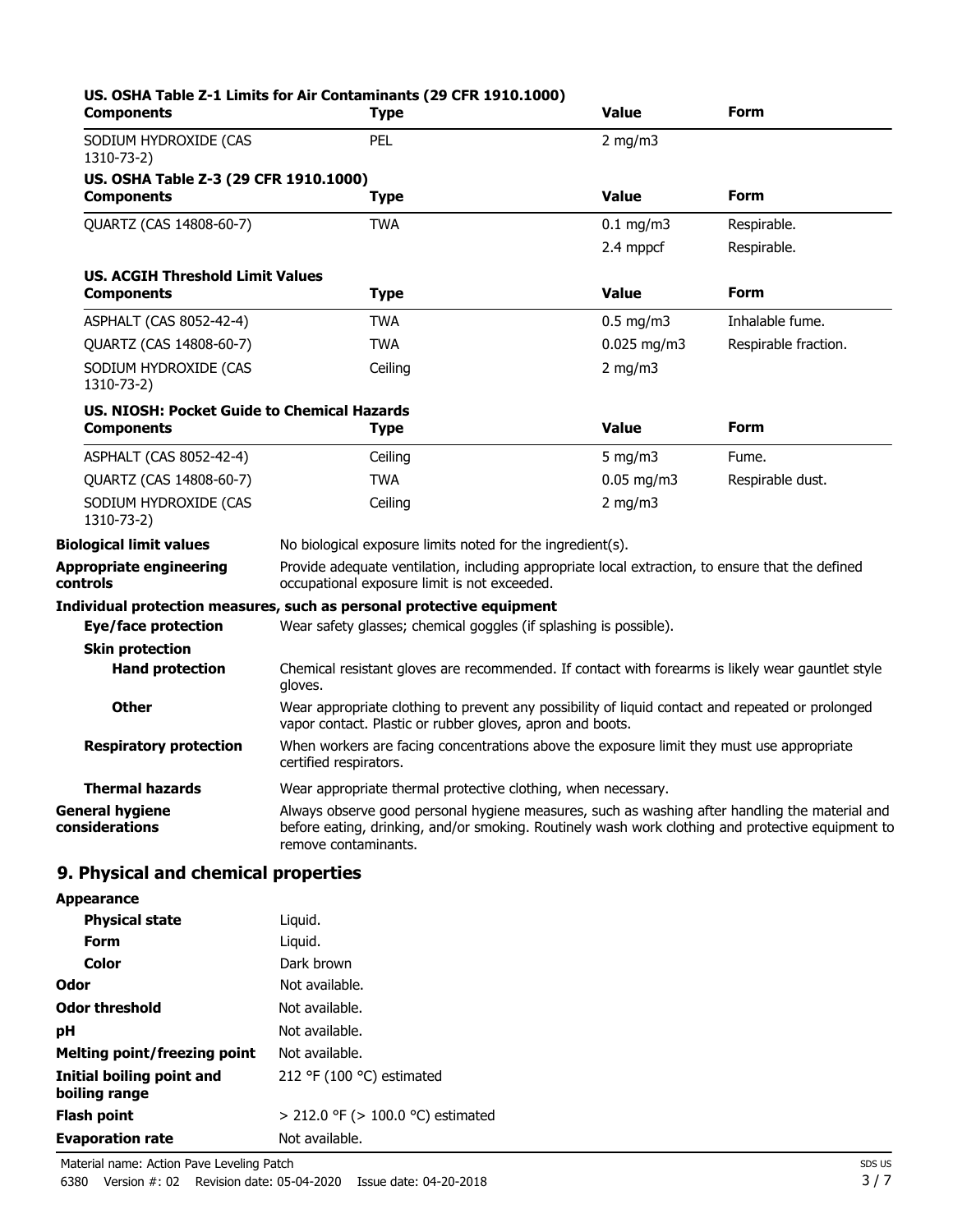| Flammability (solid, gas)                         | Not available. |
|---------------------------------------------------|----------------|
| Upper/lower flammability or explosive limits      |                |
| Flammability limit - lower Not available.<br>(%)  |                |
| <b>Flammability limit -</b><br>upper $(\% )$      | Not available. |
| <b>Explosive limit - lower</b><br>(%)             | Not available. |
| <b>Explosive limit - upper</b><br>(%)             | Not available. |
| Vapor pressure                                    | Not available. |
| <b>Vapor density</b>                              | Not available. |
| <b>Relative density</b>                           | Not available. |
| Solubility(ies)                                   |                |
| <b>Solubility (water)</b>                         | Not available. |
| <b>Partition coefficient</b><br>(n-octanol/water) | Not available. |
| <b>Auto-ignition temperature</b>                  | Not available. |
| <b>Decomposition temperature</b>                  | Not available. |
| <b>Viscosity</b>                                  | Not available. |
| <b>Other information</b>                          |                |
| <b>Explosive properties</b>                       | Not explosive. |
| <b>Oxidizing properties</b>                       | Not oxidizing. |
| 10. Stability and reactivity                      |                |

| <b>Reactivity</b>                            | The product is stable and non-reactive under normal conditions of use, storage and transport.                                                             |  |
|----------------------------------------------|-----------------------------------------------------------------------------------------------------------------------------------------------------------|--|
| <b>Chemical stability</b>                    | Stable under normal temperature conditions.                                                                                                               |  |
| <b>Possibility of hazardous</b><br>reactions | Hazardous polymerization does not occur.                                                                                                                  |  |
| <b>Conditions to avoid</b>                   | Avoid temperatures exceeding the flash point. Contact with incompatible materials. Do not overheat<br>product.                                            |  |
| <b>Incompatible materials</b>                | Strong oxidizing agents.                                                                                                                                  |  |
| <b>Hazardous decomposition</b><br>products   | Upon decomposition, this product may yield sulfur dioxide, carbon monoxide, carbon dioxide and/or<br>low molecular weight hydrocarbons. Hydrogen sulfide. |  |

# **11. Toxicological information**

# **Information on likely routes of exposure**

| <b>Inhalation</b>                                                                  | Health injuries are not known or expected under normal use.                                                         |  |  |
|------------------------------------------------------------------------------------|---------------------------------------------------------------------------------------------------------------------|--|--|
| <b>Skin contact</b>                                                                | No adverse effects due to skin contact are expected.                                                                |  |  |
| Eye contact                                                                        | May be irritating to eyes.                                                                                          |  |  |
| <b>Ingestion</b>                                                                   | Expected to be a low ingestion hazard.                                                                              |  |  |
| Symptoms related to the<br>physical, chemical and<br>toxicological characteristics | Direct contact with eyes may cause temporary irritation.                                                            |  |  |
| <b>Information on toxicological effects</b>                                        |                                                                                                                     |  |  |
| <b>Acute toxicity</b>                                                              | Not available.                                                                                                      |  |  |
| <b>Skin corrosion/irritation</b>                                                   | Prolonged skin contact may cause temporary irritation.                                                              |  |  |
| Serious eye damage/eye<br>irritation                                               | None known.                                                                                                         |  |  |
| Respiratory or skin sensitization                                                  |                                                                                                                     |  |  |
| <b>Respiratory sensitization</b>                                                   | Not available.                                                                                                      |  |  |
| <b>Skin sensitization</b>                                                          | May cause skin disorders if contact is repeated or prolonged.                                                       |  |  |
| <b>Germ cell mutagenicity</b>                                                      | No data available to indicate product or any components present at greater than 0.1% are<br>mutagenic or genotoxic. |  |  |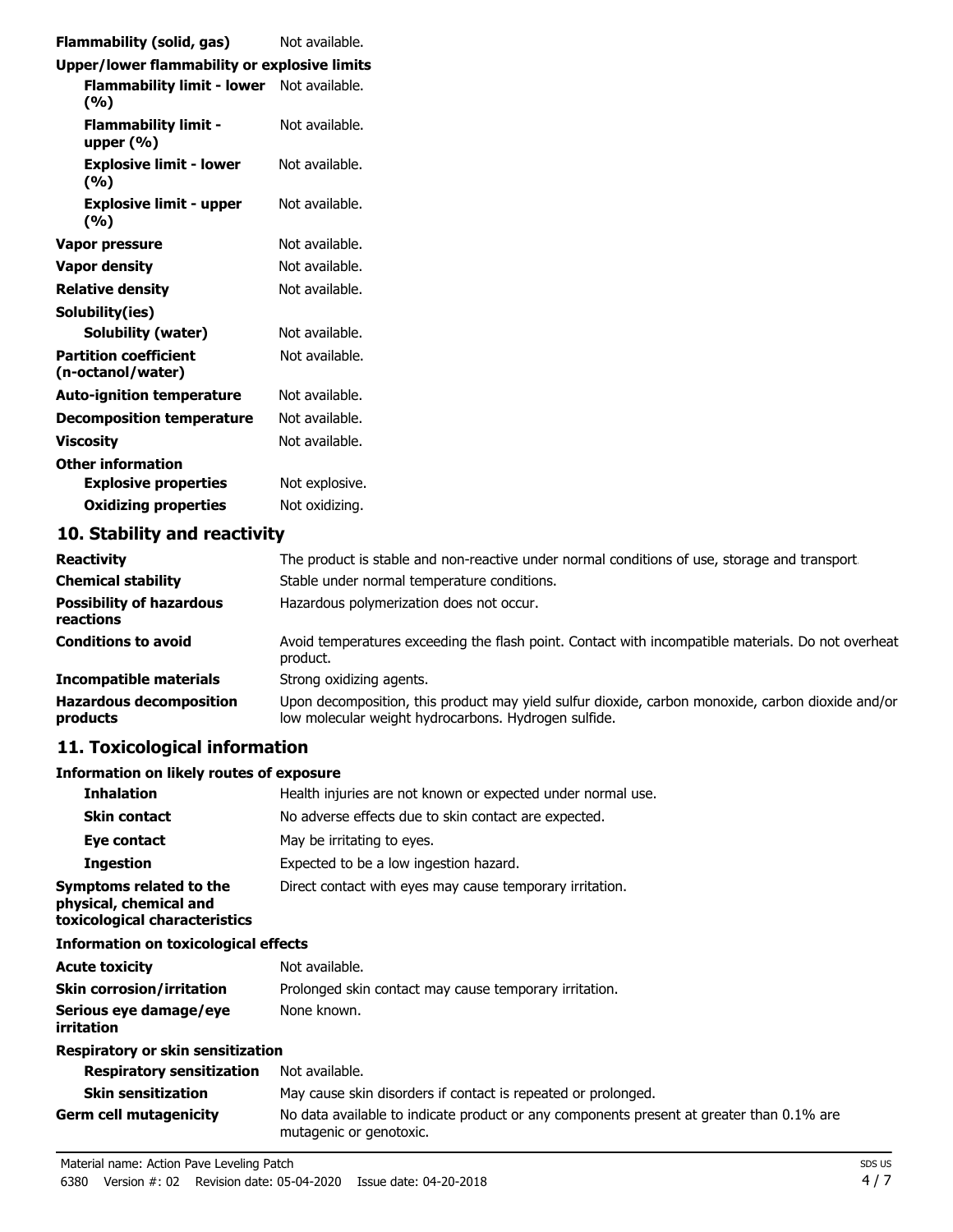| Carcinogenicity                                       | form the normal routes of exposure are unavailable.                   | This product contains crystalline silica. Silica is a known carcinogen; however in this encapsulated |  |
|-------------------------------------------------------|-----------------------------------------------------------------------|------------------------------------------------------------------------------------------------------|--|
|                                                       | <b>IARC Monographs. Overall Evaluation of Carcinogenicity</b>         |                                                                                                      |  |
| <b>OUARTZ (CAS 14808-60-7)</b>                        |                                                                       | 1 Carcinogenic to humans.                                                                            |  |
|                                                       | <b>OSHA Specifically Regulated Substances (29 CFR 1910.1001-1052)</b> |                                                                                                      |  |
| <b>OUARTZ (CAS 14808-60-7)</b>                        |                                                                       | Cancer                                                                                               |  |
|                                                       | US. National Toxicology Program (NTP) Report on Carcinogens           |                                                                                                      |  |
| <b>OUARTZ (CAS 14808-60-7)</b>                        |                                                                       | Known To Be Human Carcinogen.                                                                        |  |
| <b>Reproductive toxicity</b>                          | Not classified.                                                       |                                                                                                      |  |
| Specific target organ toxicity<br>- single exposure   | Not classified.                                                       |                                                                                                      |  |
| Specific target organ toxicity<br>- repeated exposure | Not classified.                                                       |                                                                                                      |  |
| <b>Aspiration hazard</b>                              | Not available.                                                        |                                                                                                      |  |
| <b>Chronic effects</b>                                | Prolonged exposure may cause chronic effects.                         |                                                                                                      |  |
| <b>Further information</b>                            | This product has no known adverse effect on human health.             |                                                                                                      |  |

## **12. Ecological information**

| <b>Ecotoxicity</b>               |                   |      | Not expected to be harmful to aquatic organisms.           |                              |  |
|----------------------------------|-------------------|------|------------------------------------------------------------|------------------------------|--|
|                                  | <b>Components</b> |      | <b>Species</b>                                             | <b>Test Results</b>          |  |
| SODIUM HYDROXIDE (CAS 1310-73-2) |                   |      |                                                            |                              |  |
|                                  | <b>Aquatic</b>    |      |                                                            |                              |  |
|                                  | Crustacea         | EC50 | Water flea (Ceriodaphnia dubia)                            | 34.59 - 47.13 mg/l, 48 hours |  |
|                                  | Fish              | LC50 | Western mosquitofish (Gambusia affinis) 125 mg/l, 96 hours |                              |  |

\* Estimates for product may be based on additional component data not shown.

| <b>Persistence and degradability</b> | No data is available on the degradability of this product.                                                                                                                                 |
|--------------------------------------|--------------------------------------------------------------------------------------------------------------------------------------------------------------------------------------------|
| <b>Bioaccumulative potential</b>     | No data available.                                                                                                                                                                         |
| Mobility in soil                     | No data available.                                                                                                                                                                         |
| <b>Other adverse effects</b>         | No other adverse environmental effects (e.g. ozone depletion, photochemical ozone creation<br>potential, endocrine disruption, global warming potential) are expected from this component. |

#### **13. Disposal considerations**

| <b>Disposal instructions</b>                    | Collect and reclaim or dispose in sealed containers at licensed waste disposal site. Dispose in<br>accordance with all applicable regulations. No components are identified as hazardous wastes.<br>Disposal recommendations are based on uncontaminated material.            |
|-------------------------------------------------|-------------------------------------------------------------------------------------------------------------------------------------------------------------------------------------------------------------------------------------------------------------------------------|
| <b>Local disposal regulations</b>               | Dispose in accordance with all applicable regulations.                                                                                                                                                                                                                        |
| Hazardous waste code                            | The waste code should be assigned in discussion between the user, the producer and the waste<br>disposal company. Not applicable.                                                                                                                                             |
| <b>Waste from residues /</b><br>unused products | Dispose of in accordance with local regulations. Empty containers or liners may retain some product<br>residues. This material and its container must be disposed of in a safe manner (see: Disposal<br>instructions). Avoid discharge into water courses or onto the ground. |
| Contaminated packaging                          | Empty containers should be taken to an approved waste handling site for recycling or disposal.<br>Since emptied containers may retain product residue, follow label warnings even after container is<br>emptied.                                                              |

#### **14. Transport information**

#### **DOT**

Not regulated as dangerous goods.

# **IATA**

Not regulated as dangerous goods.

#### **IMDG**

Not regulated as dangerous goods.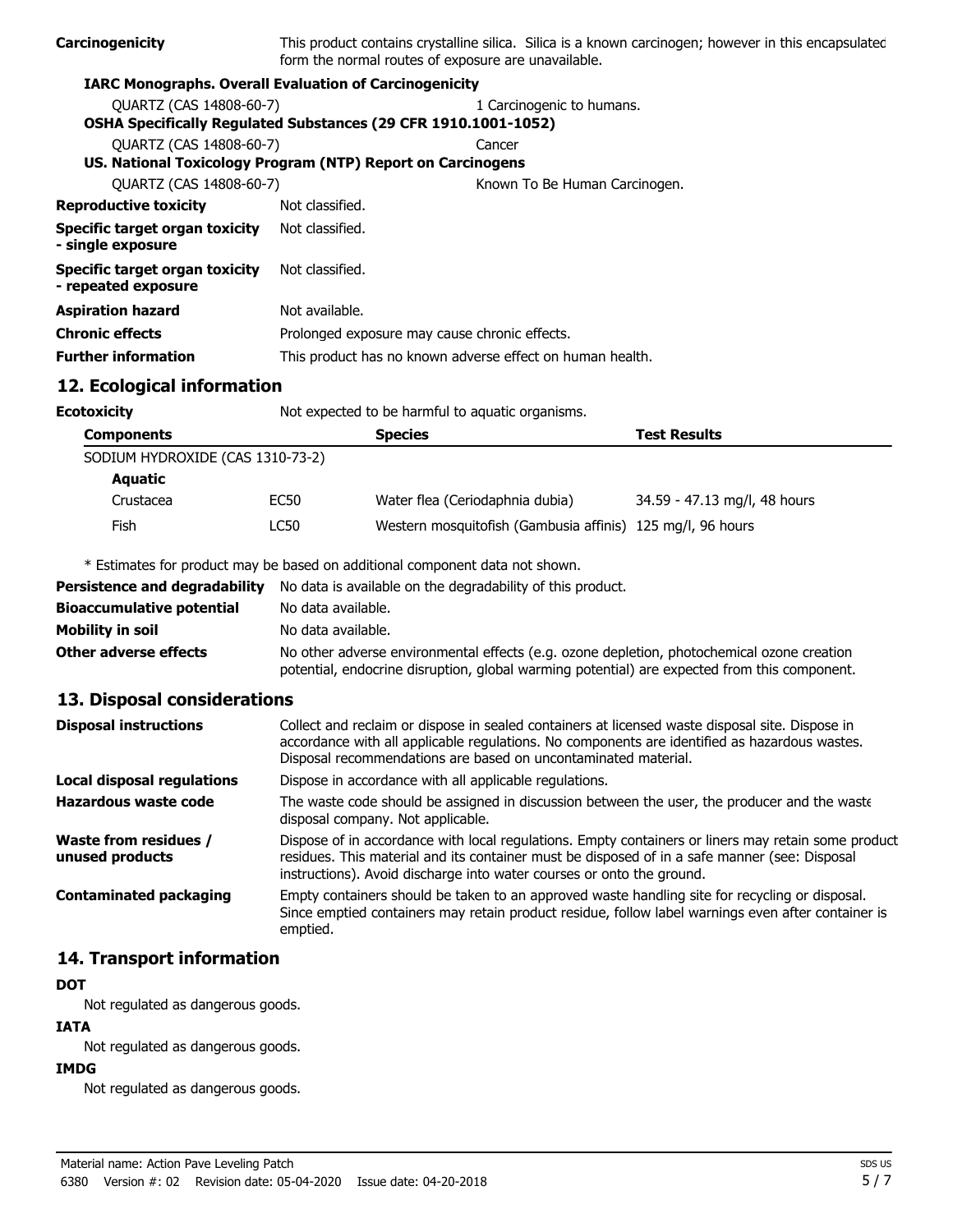**Transport in bulk according to** Not available. **Annex II of MARPOL 73/78 and the IBC Code**

#### **15. Regulatory information**

| US federal regulations                                                             |                                     | All components are on the U.S. EPA TSCA Inventory List.                                                     |                        |
|------------------------------------------------------------------------------------|-------------------------------------|-------------------------------------------------------------------------------------------------------------|------------------------|
| TSCA Section 12(b) Export Notification (40 CFR 707, Subpt. D)                      |                                     |                                                                                                             |                        |
| Not regulated.                                                                     |                                     |                                                                                                             |                        |
| <b>CERCLA Hazardous Substance List (40 CFR 302.4)</b>                              |                                     |                                                                                                             |                        |
| SODIUM HYDROXIDE (CAS 1310-73-2)<br><b>SARA 304 Emergency release notification</b> |                                     | Listed.                                                                                                     |                        |
| Not regulated.                                                                     |                                     |                                                                                                             |                        |
| OSHA Specifically Regulated Substances (29 CFR 1910.1001-1052)                     |                                     |                                                                                                             |                        |
| QUARTZ (CAS 14808-60-7)                                                            |                                     | Cancer                                                                                                      |                        |
|                                                                                    |                                     | lung effects                                                                                                |                        |
|                                                                                    |                                     | immune system effects                                                                                       |                        |
|                                                                                    |                                     | kidney effects                                                                                              |                        |
| Superfund Amendments and Reauthorization Act of 1986 (SARA)                        |                                     |                                                                                                             |                        |
| <b>SARA 302 Extremely hazardous substance</b><br>Not listed.                       |                                     |                                                                                                             |                        |
|                                                                                    |                                     |                                                                                                             |                        |
| <b>SARA 313 (TRI reporting)</b><br>Not regulated.                                  |                                     |                                                                                                             |                        |
| Other federal regulations                                                          |                                     |                                                                                                             |                        |
| Clean Air Act (CAA) Section 112 Hazardous Air Pollutants (HAPs) List               |                                     |                                                                                                             |                        |
| Not regulated.                                                                     |                                     |                                                                                                             |                        |
|                                                                                    |                                     | Clean Air Act (CAA) Section 112(r) Accidental Release Prevention (40 CFR 68.130)                            |                        |
| Not regulated.                                                                     |                                     |                                                                                                             |                        |
| <b>Safe Drinking Water Act</b><br>(SDWA)                                           | Not regulated.                      |                                                                                                             |                        |
| <b>US state regulations</b>                                                        |                                     | WARNING: This product contains a chemical known to the State of California to cause cancer.                 |                        |
| <b>California Proposition 65</b>                                                   |                                     |                                                                                                             |                        |
|                                                                                    |                                     | <b>WARNING:</b> WARNING: This product contains a chemical known to the State of California to cause cancer. |                        |
|                                                                                    |                                     | California Proposition 65 - CRT: Listed date/Carcinogenic substance                                         |                        |
| ASPHALT (CAS 8052-42-4)                                                            |                                     | Listed: January 1, 1990                                                                                     |                        |
| QUARTZ (CAS 14808-60-7)                                                            |                                     | Listed: October 1, 1988                                                                                     |                        |
| 69502.3, subd. (a))                                                                |                                     | US. California. Candidate Chemicals List. Safer Consumer Products Regulations (Cal. Code Regs, tit. 22,     |                        |
| ASPHALT (CAS 8052-42-4)                                                            |                                     |                                                                                                             |                        |
| QUARTZ (CAS 14808-60-7)                                                            | SODIUM HYDROXIDE (CAS 1310-73-2)    |                                                                                                             |                        |
| <b>International Inventories</b>                                                   |                                     |                                                                                                             |                        |
|                                                                                    |                                     |                                                                                                             |                        |
| Country(s) or region<br>Australia                                                  | <b>Inventory name</b>               | Australian Inventory of Chemical Substances (AICS)                                                          | On inventory (yes/no)* |
| Canada                                                                             | Domestic Substances List (DSL)      |                                                                                                             | Yes                    |
| Canada                                                                             |                                     |                                                                                                             | Yes                    |
|                                                                                    | Non-Domestic Substances List (NDSL) |                                                                                                             | No                     |
| China                                                                              |                                     | Inventory of Existing Chemical Substances in China (IECSC)                                                  | Yes                    |
| Europe                                                                             | (FINECS)                            | European Inventory of Existing Commercial Chemical Substances                                               | Yes                    |